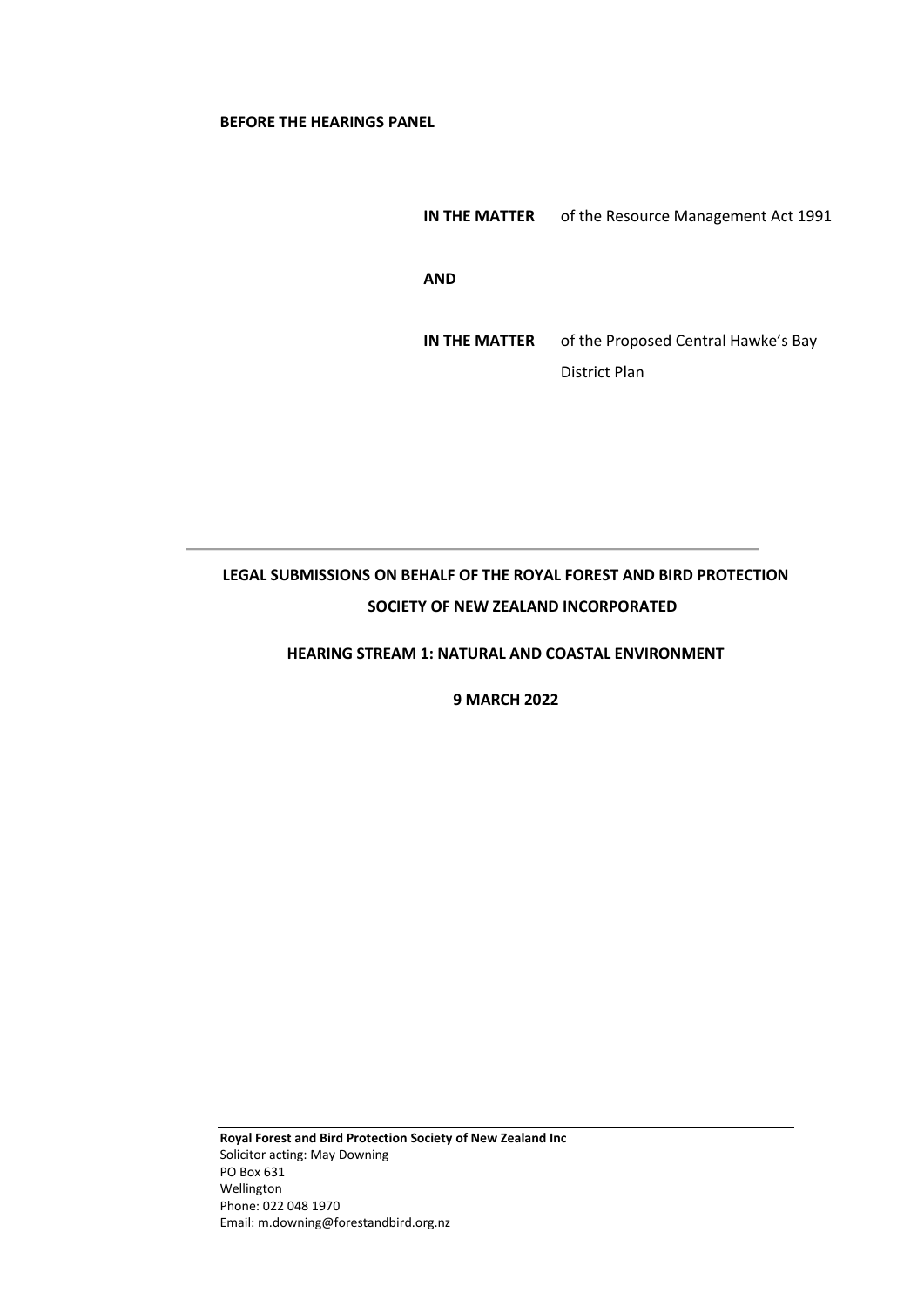## **MAY IT PLEASE THE PANEL**

## **INTRODUCTION**

- 1. The Royal Forest and Bird Protection Society Inc (Forest & Bird) supports many aspects of the Proposed Central Hawkes Bay District Plan (Proposed District Plan). However, further changes are required for it to be said the Proposed District Plan meets the requirements of the Resource Management Act 1991.
- 2. These legal submissions provide the legal context and basis for Forest & Bird's position on Policy NFL-P5 – which Forest & Bird seeks is removed in its entirety.
- 3. The S42A Report recommends retaining Policy NFL-P5:

To recognise the regional social and economic significance of water storage within ONF-4 (Mākāroro Gorge)

- 4. The section 42A Report justifies Policy NFL-P5 based on:<sup>1</sup>
	- a. The purpose of the RMA set out in section 5.
	- b. That it "provides a balanced judgement, in keeping with the purpose and principles of the RMA."
	- c. Facilitating the Ruataniwha Water Storage Scheme (RWSS) which had consents granted in 2014 but has not been (and is unable to be) implemented.
- 5. This is an incorrect approach. It is essentially a version of the overall broad judgement approach which the Supreme Court in *Environmental Defence Society Incorporated Inc v The New Zealand King Salmon Company Limited*<sup>2</sup> (*King Salmon)* has discontinued.
- 6. Forest & Bird's concern is with the approach of including a policy catered to one activity as opposed to developing policy based on higher order directions under the RMA.

<sup>1</sup> Officer's Report: "Natural Environment – Natural Features and Landscapes" (February 2022) at [6.3.7-6.3.9].

<sup>2</sup> [2014] NZSC 38 at [10].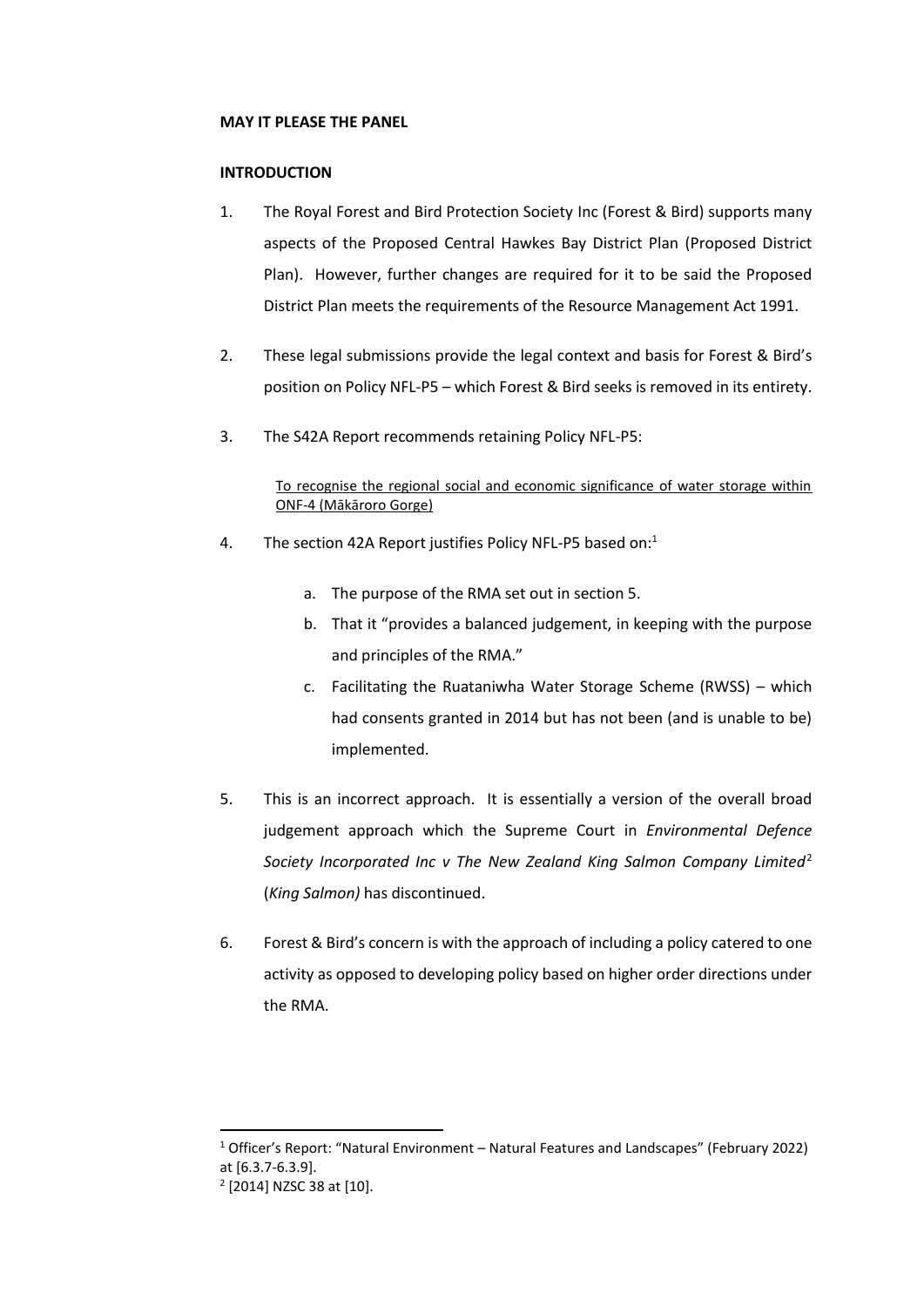7. These submissions outline the key aspects of the statutory framework before highlighting the issues with Policy NPL-P5.

# **STATUTORY FRAMEWORK**

- 8. The provisions under the Proposed District Plan must:
	- a. accord with and assist the Council in carrying out its functions under Part 2 of the RMA:<sup>3</sup>
	- b. meet the requirements of section 32 of the RMA, including whether the policies and rules are the most appropriate for achieving the objectives of the Plan;<sup>4</sup>
	- c. give effect to applicable national planning documents including the National Policy Statement for Freshwater Management 2020 (NPSFM); 5
	- d. give effect to the Regional Policy Statement within the Hawkes Bay Regional Resource Management Plan; and
	- e. must not be inconsistent with a water conservation order or a regional plan for any matter related to a regional council function.<sup>6</sup>
- 9. Section 31(1)(b)(iii) of the RMA makes it a function of the district council to control land uses for the purpose of maintaining indigenous biological diversity. Case law confirms that this imposes a *duty* on councils and not a discretion.<sup>7</sup>

## **The role of Part 2**

10. The role of Part 2 in decision-making processes for plan changes/plan reviews has been refined by the Supreme Court in *King Salmon*. Absent invalidity, incomplete coverage or uncertainty of meaning in the relevant higher order statutory planning documents, there is no need to refer back to Part 2 of the

 $3$  Section 74(1)(a) and (b), RMA.

 $4$  Section 74(1)(e), RMA.

<sup>5</sup> Section 75(3), RMA.

 $6$  Section 75(4), RMA.

<sup>&</sup>lt;sup>7</sup> Ngati Kahungungu Iwi Inc v Hawkes Bay Regional Council [2015] NZEnvC 50 at [29]: "This function is not optional – it is something a regional council is required to do, whether it be easy or difficult". *Property Rights in New Zealand Inc v Manawatu Regional Council* [2012] NZHC 1272 at [31].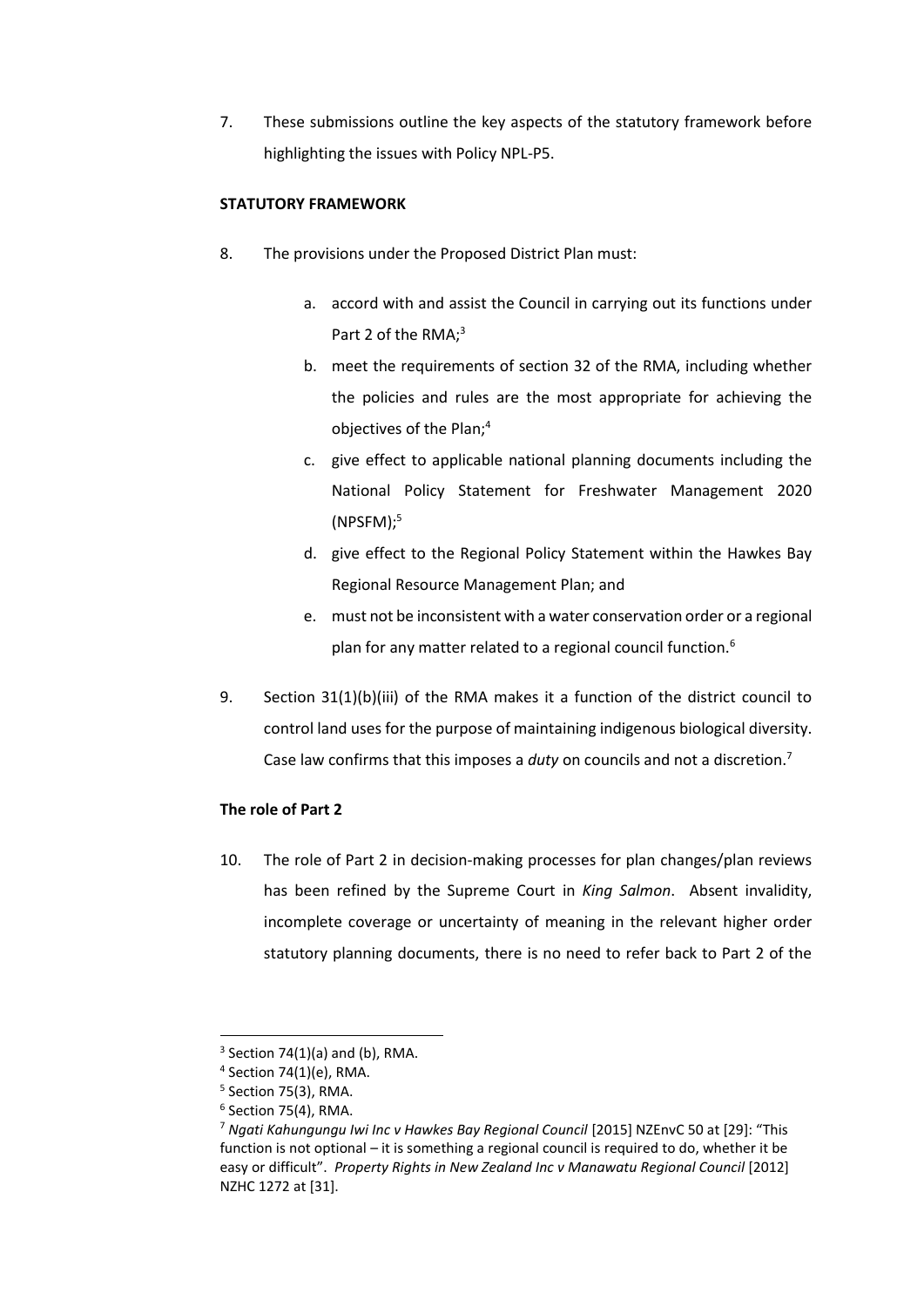RMA when determining a plan change. $8$  This is because the higher order planning document is assumed to already give substance to Part 2.9

- 11. If one or more of the three caveats apply, reference to Part 2 may be justified. For example, where there is incomplete coverage and a policy document does not "cover the field", the decision-maker will have to consider whether Part 2 aids in dealing with the matter(s) not covered. $10$
- 12. If, in relation to a higher order planning document, there is conflict or tension between one or more provisions that pull in opposite and competing directions, the Supreme Court held that policies expressed in more directive terms will carry greater weight than those expressed in less directive terms.<sup>11</sup> For example, "avoid" is a stronger direction than "take account of".<sup>12</sup>
- 13. Where conflict remains after examination of policies, analysis should start with the relevant policy statement, albeit informed by section 5 of the RMA.<sup>13</sup> The Supreme Court has emphasised that section 5 is not a "primary operative decision-making provision."<sup>14</sup> It sets out the RMA's overall objective but is not a section under which particular planning decisions are made.<sup>15</sup>

#### **REMOVAL OF POLICY NFL-P5 IS REQUIRED**

#### **RWSS consents are not authority to include NFL-P5**

14. Forest & Bird's concern is Policy NFL-P5 identifies water storage in outstanding value areas as appropriate without proper consideration under the current and future planning frameworks. Whether an activity was appropriate under the past planning framework does not necessarily make it appropriate if considered again in the future. Such a presumption should not be built into the plan.

- <sup>11</sup> [2014] NZSC 38 at [129].
- <sup>12</sup> [2014] NZSC 38 at [129].
- <sup>13</sup> [2014] NZSC 38 at [130].
- <sup>14</sup> [2014] NZSC 38 at [130].
- <sup>15</sup> [2014] NZSC 38 at [151].

<sup>8</sup> [2014] NZSC 38 at [85], [88].

<sup>9</sup> [2014] NZSC 38 at [30], [85].

<sup>10</sup> [2014] NZSC 38 at [88].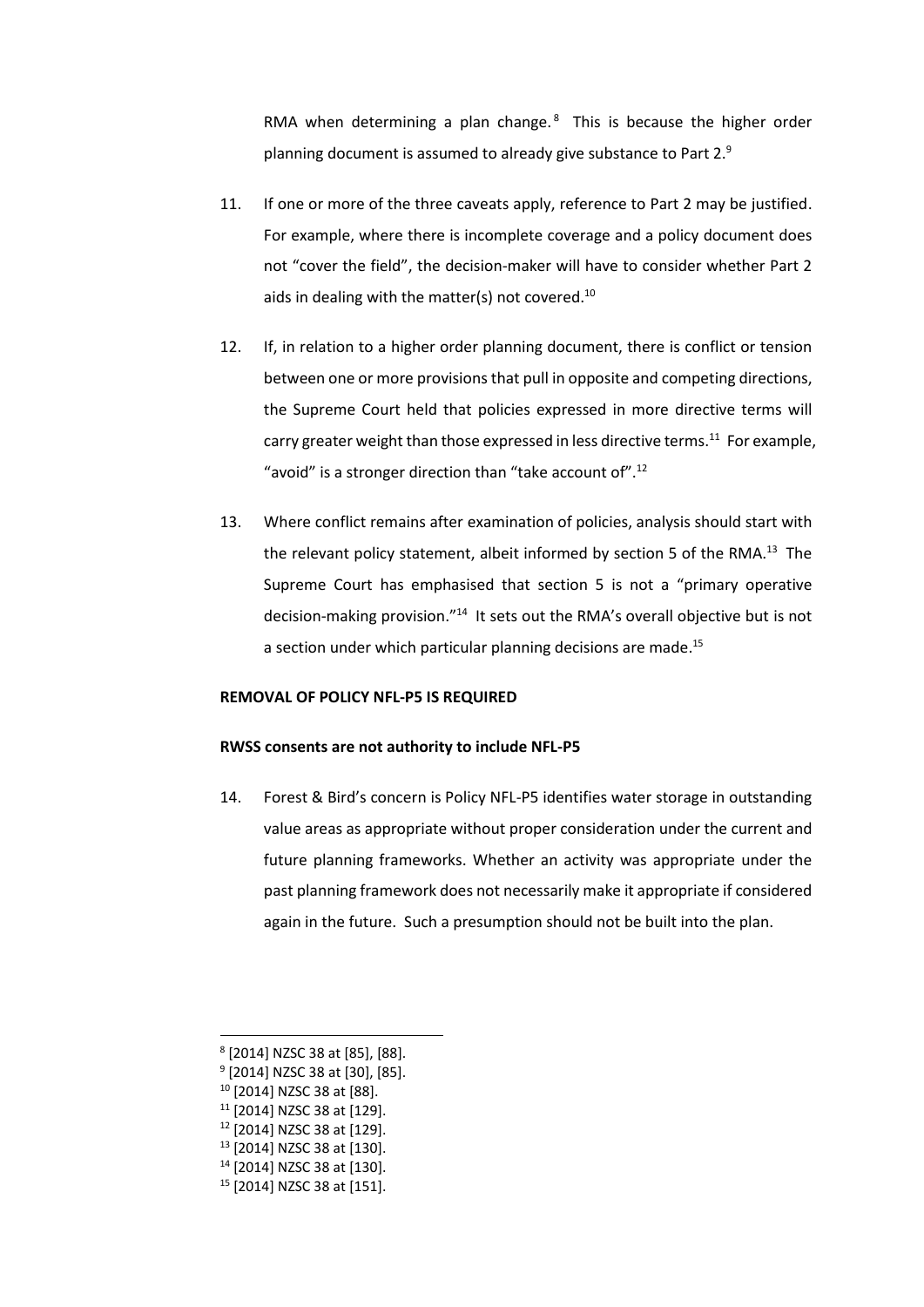- 15. The S42 Report relies on consents for the RWSS approved in 2014. It is incorrect to predicate plan provisions based on previously granted but unexercised resource consents. The findings relating to those consents are specific to evidence that was before a Board of Inquiry subject to different statutory requirements with different roles for decision-makers. For example, a district plan must "give effect to" higher order instruments pursuant to s 75(3) versus the requirements to "have regard to" such documents when considering resource consent applications pursuant to section 104.
- 16. Consents for the RWSS were considered under a different context. The planning context has changed significantly with the introduction of the NPSFM 2020.
- 17. Caution must therefore be applied in giving undue weight to unexercised consents.

# **An "overall broad judgement" is unavailable**

- 18. The approach of developing policy to provide a "balanced judgement" in response to a particular activity is essentially an "overall broad judgement".
- 19. The effect of *King Salmon* isthat lower order planning documents cannot depart from the direction provided by national policy instruments (including the NPSFM), even if it is considered that a regional or activity-specific context requires departure from the national-level instruments.
- 20. This was confirmed by the High Court in *Royal Forest and Bird Protection Society of New Zealand Inc v Bay of Plenty Regional Council<sup>16</sup>* . One of the policies in the Proposed Bay of Plenty Regional Coastal Plan unequivocally sought to avoid adverse effects in areas of high indigenous biodiversity. However, other policies recognised that it might be appropriate to grant consent for regionally significant infrastructure to locate in those areas in some circumstances. The Environment Court found that the provisions that recognised regionally significant infrastructure represented a "proportionate response" which gave effect to those tensions recognised by the NZCPS.

<sup>16</sup> [2017] NZHC 3080.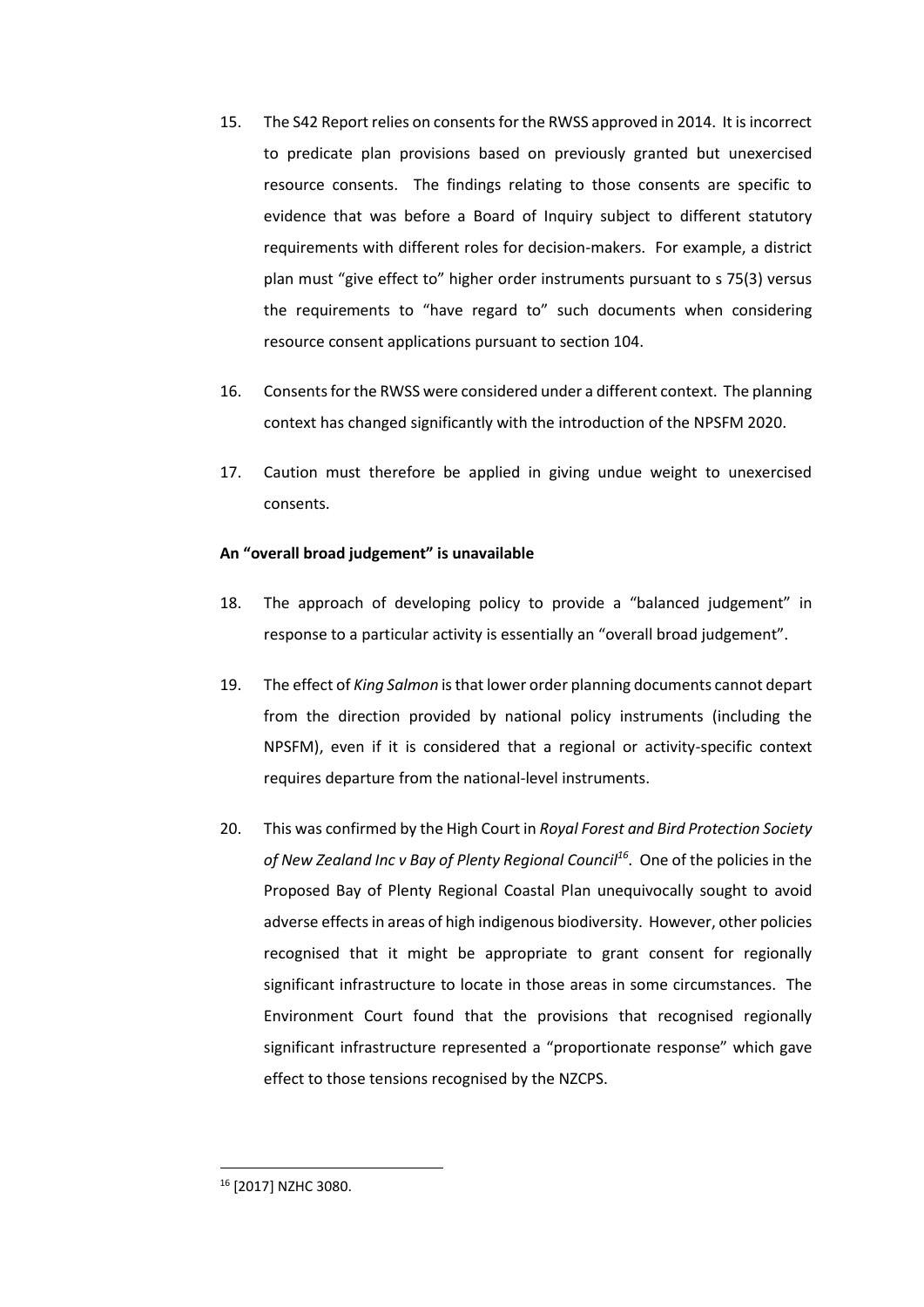21. On appeal the High Court found that the "proportionate response" approach taken by the Environment Court was, in effect, a version of the "overall broad judgement approach" which *King Salmon* had done away with. The High Court said:<sup>17</sup>

[The Environment Court] was suggesting that the benefits and costs of regionally significant infrastructure, seeking to locate in Indigenous Biological Diversity Areas A and that could have adverse effects on such areas, should be assessed on a case by case basis, having regard to all relevant factors. Given the majority's decision in King Salmon, this approach was not available to it.

22. These findings are equally applicable to areas of outstanding natural landscapes and features.

## **Implementing the Proposed District Plan's objectives**

23. The s 42A Report has recommended amending the relevant objective applicable to outstanding natural features and landscapes, NFL-O1, in a way that is acceptable to Forest & Bird:

NFL-O1 - Outstanding natural features and landscapes that are important to the identity of the District are retained and protected from inappropriate subdivision, use and development.

- 24. The policies of the Proposed District Plan must achieve this objective, and potential options for its achievement must be assessed using the tests in s 32, including assessing their efficiency and their effectiveness, and taking into account the risk of acting or not acting.<sup>18</sup>
- 25. In *King Salmon*, the Supreme Court held that where the term "inappropriate" is used in the context of protecting areas from inappropriate subdivision, use or development, the natural meaning is that "inappropriateness" should be assessed by reference to what it is that is sought to be protected. The Court referred to the wording of  $s$  6(b), then went on to hold that:<sup>19</sup>

<sup>&</sup>lt;sup>17</sup> Royal Forest and Bird Protection Society Inc v Bay of Plenty Regional Council [2017] NZHC 3080, at [106].

 $18$  The S32 Report does not appear to have assessed the efficiency and effectiveness or costs and benefits of NFL-P5.

<sup>&</sup>lt;sup>19</sup> Environmental Defence Society v NZ King Salmon Ltd [2014] NZSC 38 at [101].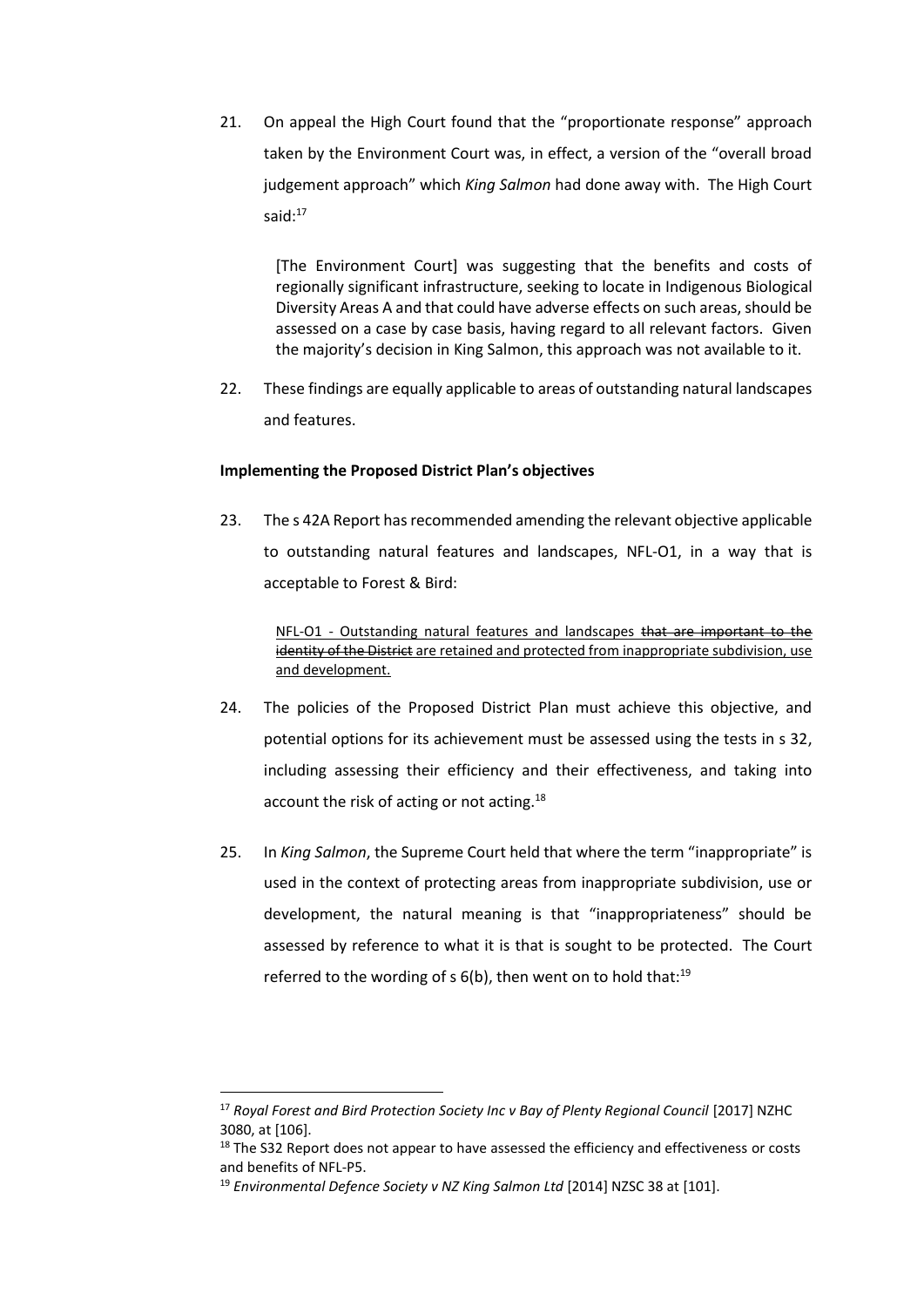A planning instrument which provides that any subdivision, use or development that **adversely affects** an area of outstanding natural attributes is inappropriate is consistent with this provision.

…

…"inappropriate" should be interpreted in s 6(a), (b) and (f) against the backdrop of what is sought to be protected or preserved.

- 26. On that basis, Objective NFL-O1 can be taken to mean that the attributes and values of outstanding natural features and landscapes and outstanding natural character areas are to be protected from any subdivision, use or development that would *adversely affect* them.
- 27. ECO-O1 also provides as follows:

Protect the District's areas of significant indigenous vegetation and /or significant habitats of indigenous fauna, particularly those within wetlands, braided rivers, and coastal margins, from activities that may adversely affect them.

- 28. The two objectives are expressed in specific and directive terms. In my submission, they do not provide flexibility and scope for choice.
- 29. The "Outstanding Natural Landscape Assessment Report" for the Mākāroro Gorge, referred to in the s 42A Report found that:<sup>20</sup>

Research undertaken for the RWSS found a range of indigenous vegetation types in the upper gorge, including Black Beech Forest, Mountain Beech Forest, Podocarp Broadleaf Forest, Broadleaf Forest, Kowhai Broadleaf treelands scrub/tussockland and Broadleaf small leaved monocot scrub/cliffland. Aspects of these vegetation types are expected to occur through the gorge. An ecological assessment of the entire gorge length is expected to find it to be a Significant Natural Area that would warrant recognition under RMA s6(c).

30. The s42A report recognises: $21$ 

The PDP response is not to regulate farming land use within identified landscapes, but instead focus on addressing those specific activities that pose the greatest threat to the landscape values present, which the Landscape Assessment Report has identified as mostly being one or more of the following: loss of indigenous vegetation cover, exotic plantation forestry, built development, and substantial earthworks, as well as activities that can damage cultural features/values within a landscape.

 $20$ Appendix C to the Officer's Report: "Natural Environment – Natural Features and Landscapes (February 2022) at 48.

<sup>&</sup>lt;sup>21</sup> Officer's Report: "Natural Environment – Natural Features and Landscapes (February 2022) at [4.3.15].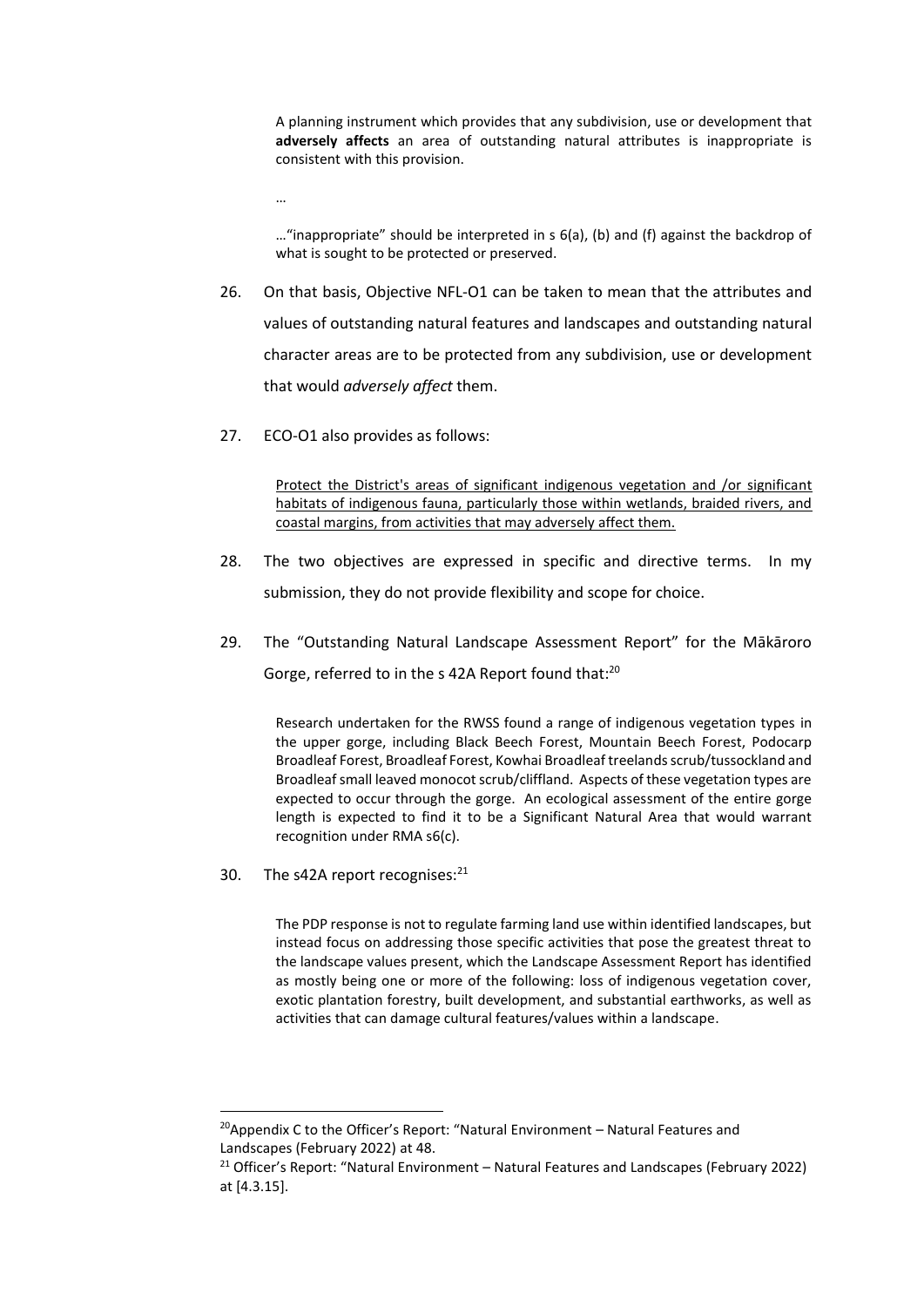- 31. A water storage facility in the Mākāroro Gorge would encompass several of these activities which the S 42A Report regards as a "threat".
- 32. The s42A Report acknowledges that the Landscape Assessment Report has undertaken its assessment based on the RWSS dam not forming part of the 'existing environment'.<sup>22</sup>
- 33. The s42A report recognises, in its analysis of other NFL policies, that when considering existing activities in outstanding natural features and landscapes:<sup>23</sup>

this should be tempered to only those existing land uses where the identified characteristics and values contained in the schedule in the PDP (NFL-SCHED6) are maintained.

- 34. This rationale should be carried through to analysis of NFL-P5. If a water storage facility were to be constructed in the Mākāroro Gorge, the characteristics and values of the gorge would not be maintained in accordance the objectives.
- 35. An interpretation of the objectives as providing for water storage in the Mākāroro Gorge where it would adversely affect the values and attributes of those areas would not be consistent with directive language of Objectives NFL-O1 and ECO-O1. It would involve reading down their clear wording. As discussed below, it would also fail to give effect to the relevant higher order planning documents.

## **The RPS**

36. The Hawke's Bay Regional Policy Statement (RPS) is contained within the Hawke's Bay Regional Resource Management Plan (RRMP). It contains no direction on outstanding natural features and landscapes except for within the coastal environment which is addressed in the Regional Coastal Environment Plan. The relevant policy directions in the coastal environment are contained in the Section 32 Topic Report.<sup>24</sup>

<sup>&</sup>lt;sup>22</sup> Officer's Report: "Natural Environment – Natural Features and Landscapes (February 2022) at [6.3.3].

<sup>&</sup>lt;sup>23</sup> Officer's Report: "Natural Environment – Natural Features and Landscapes" (February 2022) at [8.3.9].

<sup>&</sup>lt;sup>24</sup> "Natural Features and Landscapes - Section 32 Topic Report" (May 2021) at [2.3.1].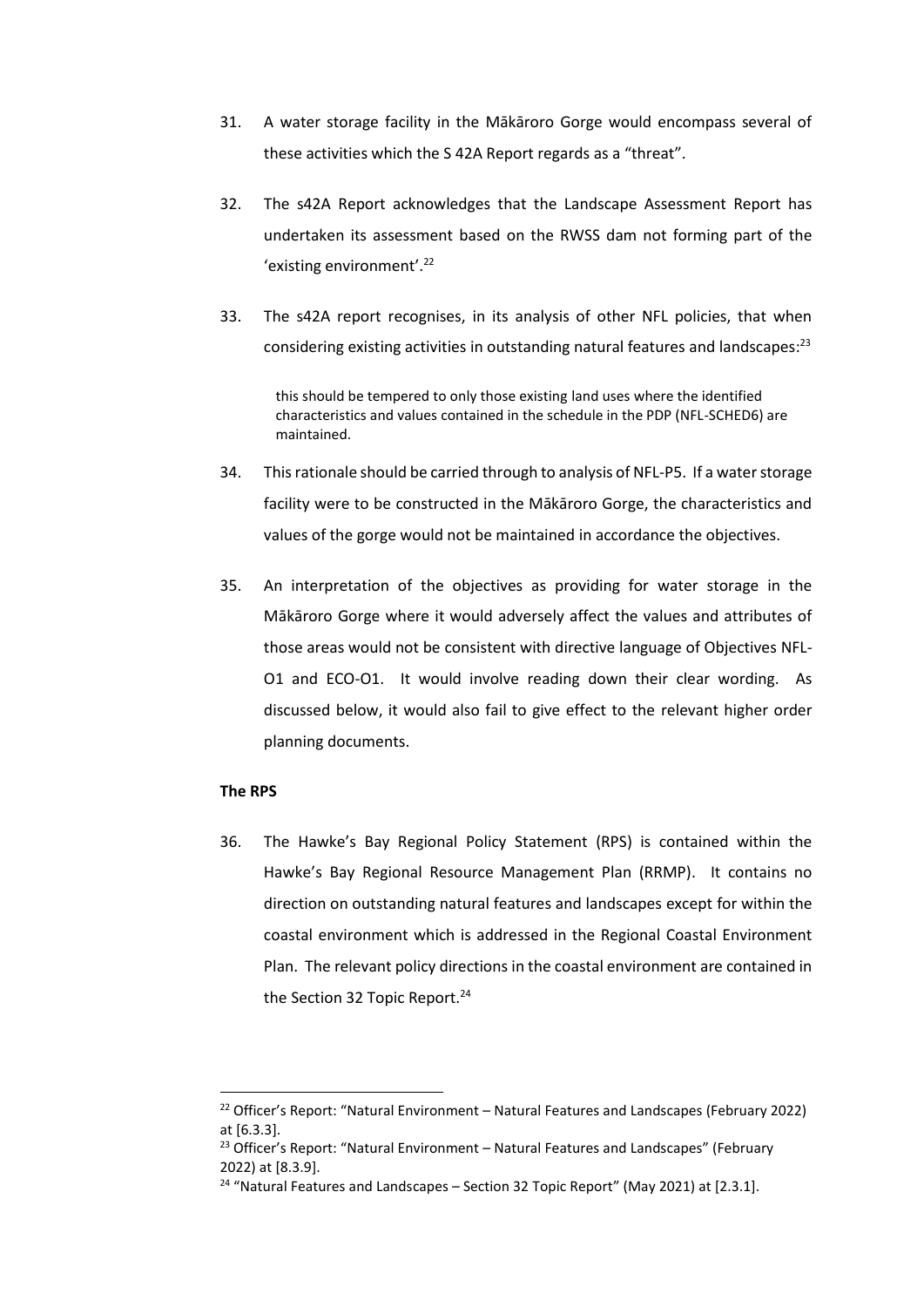37. Outside the coastal environment, it is therefore appropriate to look at the next document in the hierarchy, the NPSFM. The RPS and RRMP predate the NSPFM and do not provide complete coverage (falling within the *King Salmon* caveats).

## **The NPSFM**

- 38. The National Policy Statement for Freshwater Management 2020 (NPSFM) came into force in September 2020. It is a relevant national policy statement for you to consider. 25
- 39. The Proposed District Plan must "give effect to" the objectives and policies in Part 2 of the NPSFM. "Give effect to" means "implement."<sup>26</sup>
- 40. Important NPSFM directives for the purpose of this hearing include:
	- a. Ensuring natural and physical resources are managed in a way that prioritises the health and well-being of water bodies and freshwater ecosystems **above** other considerations, including above the ability of people and communities to provide for their social, economic, and cultural well-being.<sup>27</sup>
	- b. Freshwater is managed in a way that gives effect to Te Mana o te Wai.<sup>28</sup>
	- c. The loss of river extent and values is avoided to the extent practicable.<sup>29</sup>
	- d. The habitats of indigenous freshwater species are protected. $30$
- 41. While the NPSFM does not address outstanding natural character, features, and landscapes per se, it is nevertheless applicable. The NPSFM articulates matters of national significance that are relevant to achieving the purpose of the RMA in relation to freshwater management. While freshwater management is

- <sup>26</sup> [2014] NZSC 38 at [77].
- <sup>27</sup> Objective 1, NPSFM.
- <sup>28</sup> Policy 1, NPSFM.
- <sup>29</sup> Policy 6, NPSFM.

<sup>&</sup>lt;sup>25</sup> Section 74(1)(ea).

<sup>&</sup>lt;sup>30</sup> Policy 9, NPSFM.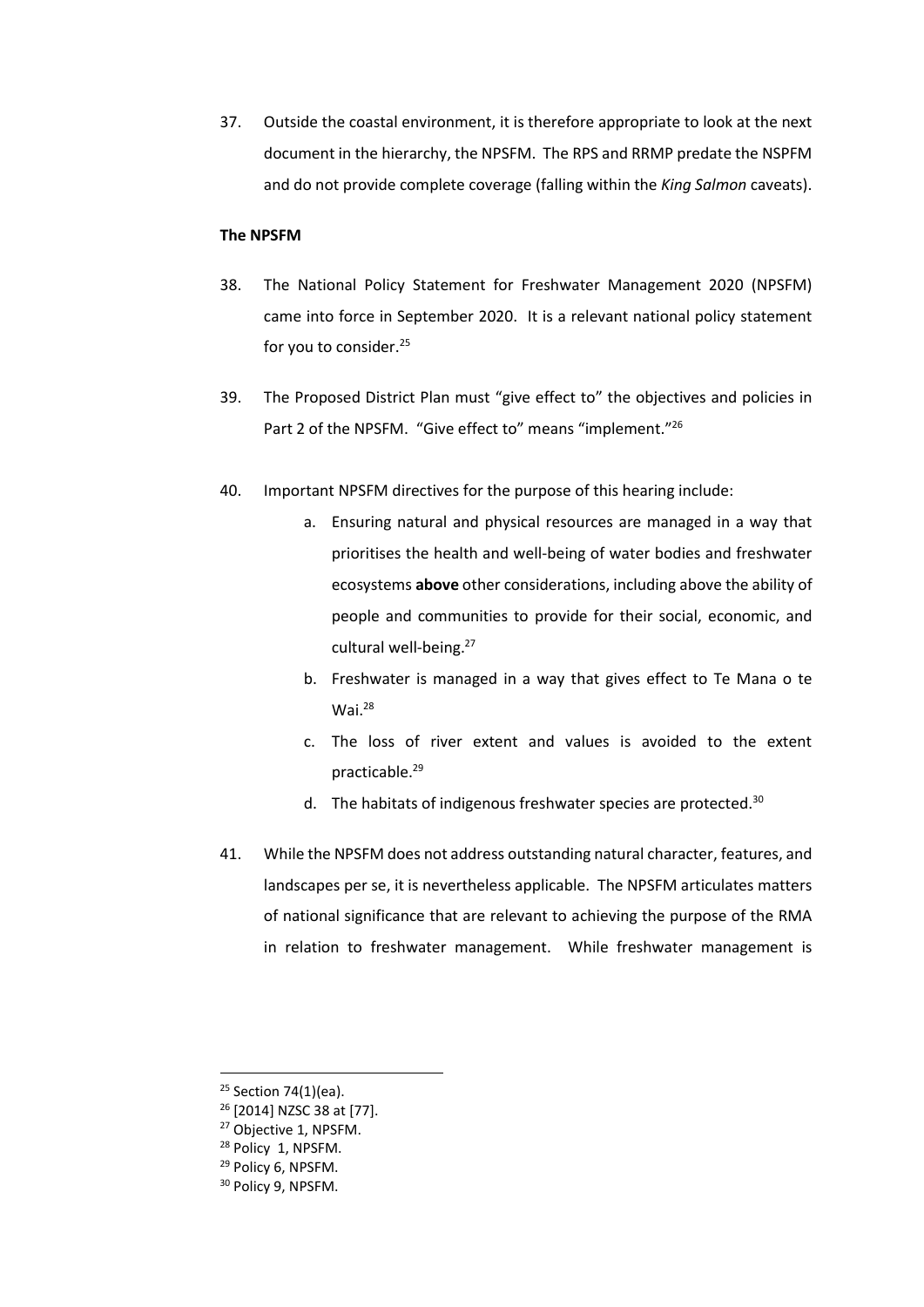largely a regional council function under s 30(1), district plans must not be inconsistent with regional plans or any matter specified in s  $30(1).^{31}$ 

- 42. NFL-P5 diminishes the priority the NPSFM affords to the health and wellbeing of waterbodies and freshwater ecosystems. Freshwater is required to managed in a way that "gives effect to Te Mana o te Wai". $32$  The integrated ki uta ki tai approach required by Te Mana o te wai requires both regional councils and territorial authorities to: 33
	- a. Recognise the interconnectedness of the whole environment, from the mountains and lakes, down to the rivers to hāpua (lagoons), wahapū (estuaries) and to the sea; and
	- b. **Recognise interactions between freshwater, land, water bodies**, ecosystems, and receiving environments; and
	- c. **Manage freshwater, and land use and development**, in catchments in an **integrated and sustainable way to avoid, remedy, or mitigate adverse effects,** including cumulative effects, on the health and wellbeing of water bodies, freshwater ecosystems, and receiving environments; and
- 43. The NPSFM prioritisesthe health and well-being of water bodies and freshwater ecosystems over other matters. Under the NPSFM, water storage is essentially a "third order priority."<sup>34</sup> Policy NFL-P5 provides an imbalance in favour of water storage generally, above other relevant activities and values.
- 44. Forest & Bird's position is that removing NFL-P5 is necessary to ensure the Plan aligns with the NPSFM directives. Reference to Part 2 of the RMA supports this interpretation, as discussed as follows.

## **Part 2 of the RMA**

45. In terms of section 5, The Supreme Court in *King Salmon* observed that:<sup>35</sup>

 $31$  RMA, s 75(4)(b).

<sup>&</sup>lt;sup>32</sup> NPSFM, Policy 1.

<sup>&</sup>lt;sup>33</sup> NPSFM, cl 3.5(1).

 $34$  Objective 1(c) "third, the ability of people and communities to provide for their social, economic and cultural well-being."

<sup>35</sup> *Environmental Defence Society v NZ King Salmon Ltd* [2014] NZSC 38, at [24d].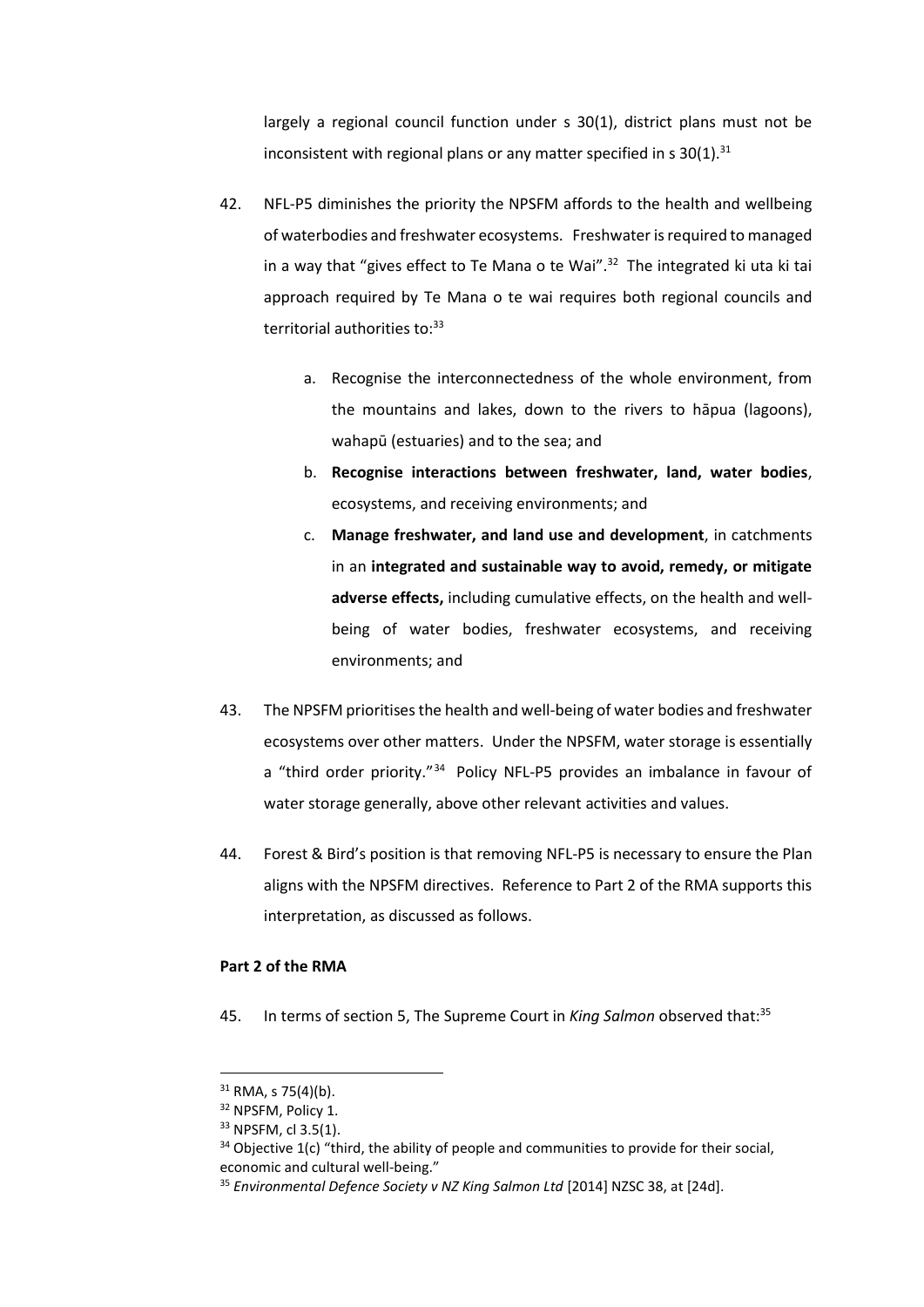…the use of the word "protection" in the phrase "use, development and protection of natural and physical resources" and the use of the word "avoiding" in sub-para (c) indicate that s 5(2) contemplates that particular environments may need to be protected from the adverse effects of activities in order to implement the policy of sustainable management; that is, sustainable management of natural and physical resources involves protection of the environment as well as its use and development. **The definition indicates that environmental protection is a core element of sustainable management, so that a policy of preventing the adverse effects of development on particular areas is consistent with sustainable management**.

- 46. Section 6 requires district councils to recognise and provide for the following matters of national importance:
	- a. The preservation of the natural character of the coastal environment (including the coastal marine area), wetlands, and lakes and **rivers and their margins,** and the protection of them from inappropriate subdivision, use, and development.<sup>36</sup>
	- b. The protection of outstanding natural features and landscapes from inappropriate subdivision, use, and development.<sup>37</sup>
	- c. The protection of significant indigenous vegetation or significant habitat of indigenous fauna.<sup>38</sup>
- 47. The Supreme Court observes the language of section 6 as:<sup>39</sup>

[u]nderscoring the point that preservation and protection of the environment is an element of sustainable management of natural and physical resources. Section 6(a) and 6(b) are intended to make it clear that those implementing the RMA must take steps to implement that protective element of sustainable management.

- 48. The direction to "recognise" the benefits of water storage in NFL-P5 undermines the protection element of sections 5 and 6 of the RMA.
- 49. The s42A Report acknowledges:<sup>40</sup>

the requirement in section 6(b) of the RMA is to recognise and provide for the protection of outstanding natural features and landscapes from inappropriate subdivision, use and development which, in my view, indicates a presumption that such features and landscapes will be retained largely in their current state.

<sup>&</sup>lt;sup>36</sup> Section 6(a), RMA.

<sup>&</sup>lt;sup>37</sup> Section 6(b), RMA.

<sup>&</sup>lt;sup>38</sup> Section 6(c), RMA.

<sup>&</sup>lt;sup>39</sup> Environmental Defence Society v NZ King Salmon Ltd [2014] NZSC 38 at [148].

<sup>&</sup>lt;sup>40</sup> Officer's Report: "Natural Environment - Natural Features and Landscapes" (February 2022) at [8.3.12].